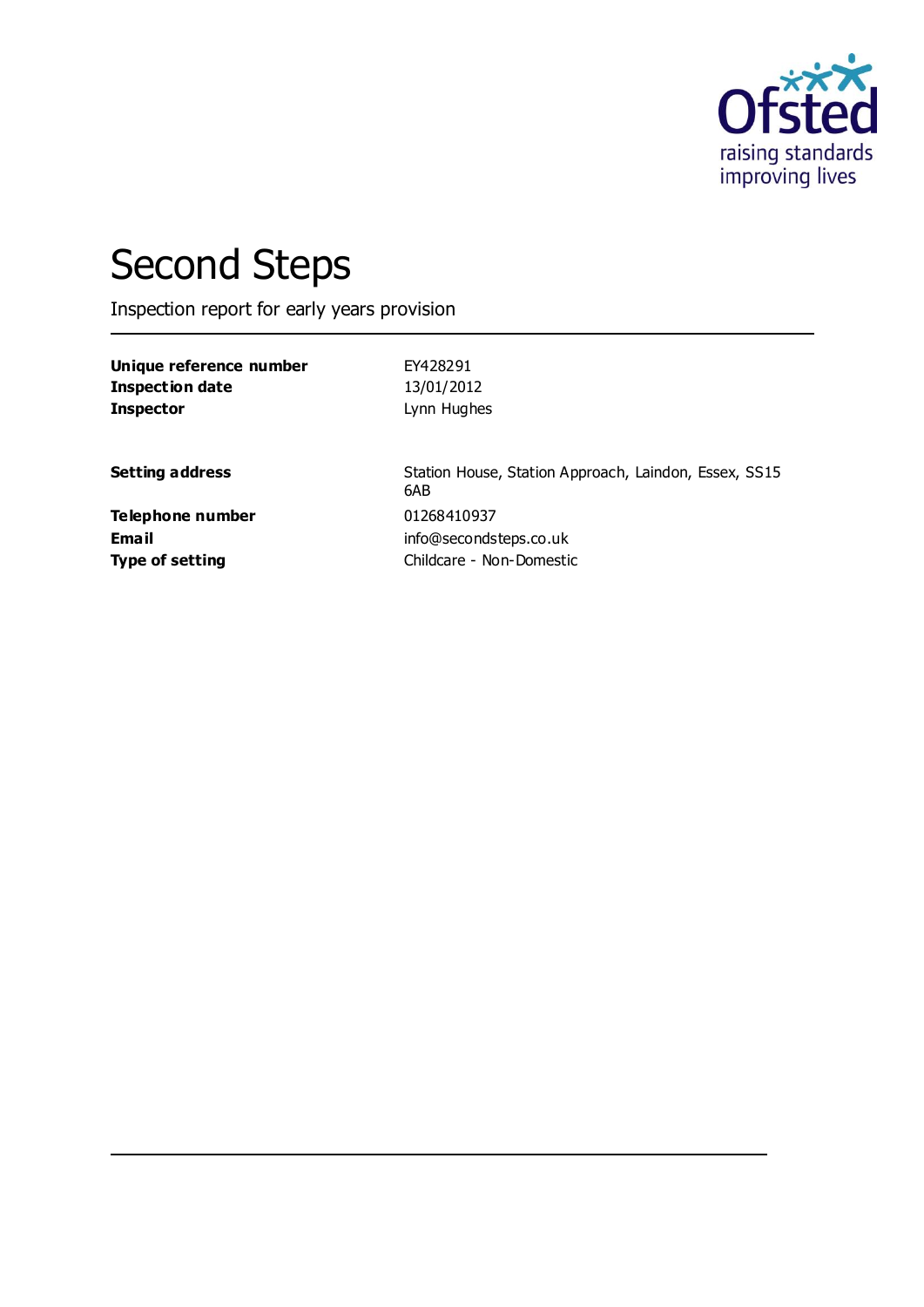The Office for Standards in Education, Children's Services and Skills (Ofsted) regulates and inspects to achieve excellence in the care of children and young people, and in education and skills for learners of all ages. It regulates and inspects childcare and children's social care, and inspects the Children and Family Court Advisory Support Service (Cafcass), schools, colleges, initial teacher training, work-based learning and skills training, adult and community learning, and education and training in prisons and other secure establishments. It assesses council children's services, and inspects services for looked after children, safeguarding and child protection.

If you would like a copy of this document in a different format, such as large print or Braille, please telephone 0300 123 1231, or email enquiries@ofsted.gov.uk.

You may copy all or parts of this document for non-commercial educational purposes, as long as you give details of the source and date of publication and do not alter the information in any way.

T: 0300 123 1231 Textphone: 0161 618 8524 E: enquiries@ofsted.gov.uk W: [www.ofsted.gov.uk](http://www.ofsted.gov.uk/)

© Crown copyright 2012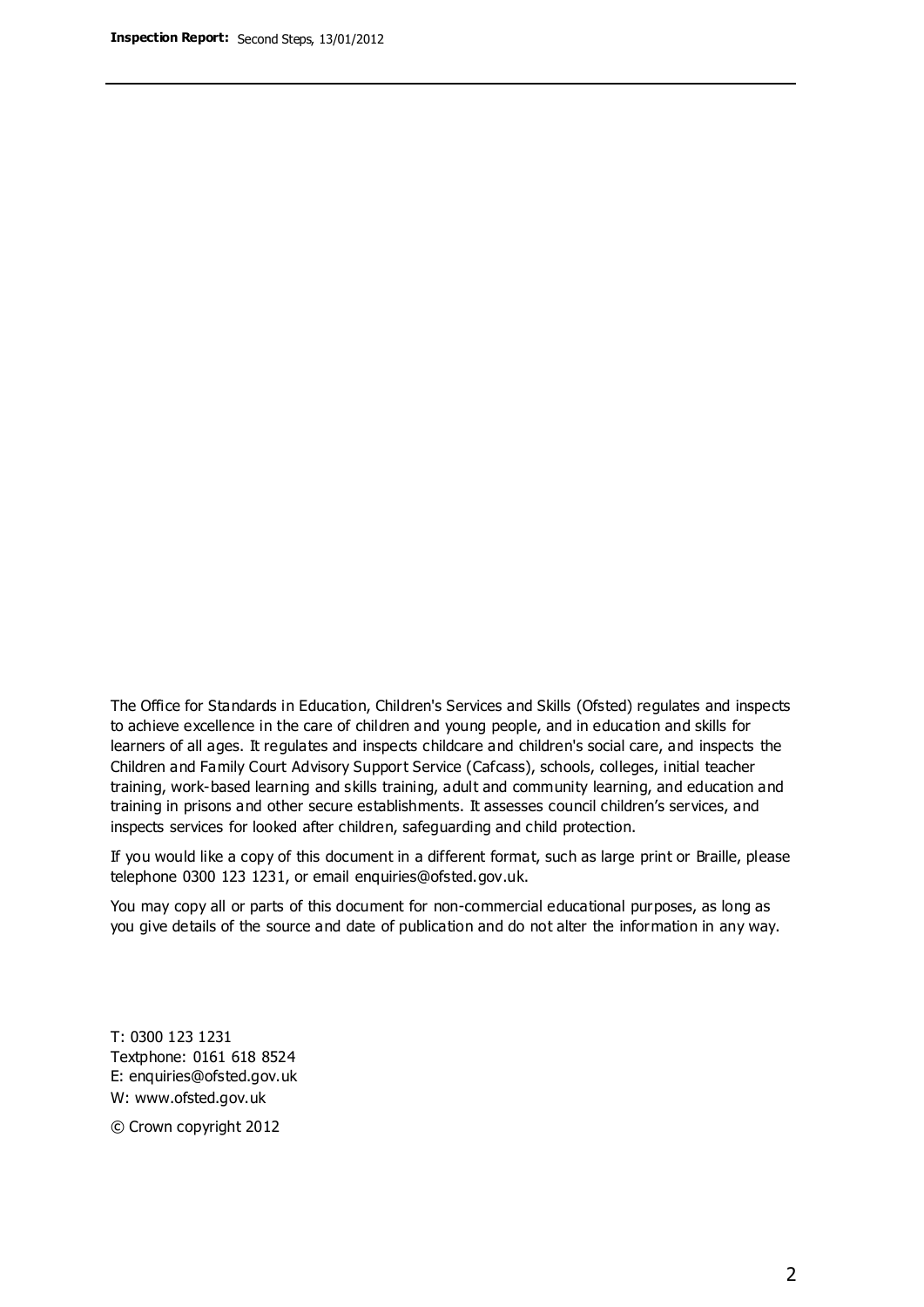### **Introduction**

This inspection was carried out by Ofsted under Sections 49 and 50 of the Childcare Act 2006 on the quality and standards of the registered early years provision. 'Early years provision' refers to provision regulated by Ofsted for children from birth to 31 August following their fifth birthday (the early years age group). The registered person must ensure that this provision complies with the statutory framework for children's learning, development and welfare, known as the *Early* Years Foundation Stage.

The provider must provide a copy of this report to all parents with children at the setting where reasonably practicable. The provider must provide a copy of the report to any other person who asks for one, but may charge a fee for this service (The Childcare (Inspection) Regulations 2008 regulations 9 and 10).

Children only attend this setting before and/or after the school day and/or during the school holidays. The judgements in this report reflect the quality of early years provision offered to children during those periods.

The setting also makes provision for children older than the early years age group which is registered on the voluntary and/or compulsory part(s) of the Childcare Register. This report does not include an evaluation of that provision, but a comment about compliance with the requirements of the Childcare Register is included in Annex B.

Please see our website for more information about each childcare provider. We publish inspection reports, conditions of registration and details of complaints we receive where we or the provider take action to meet the requirements of registration.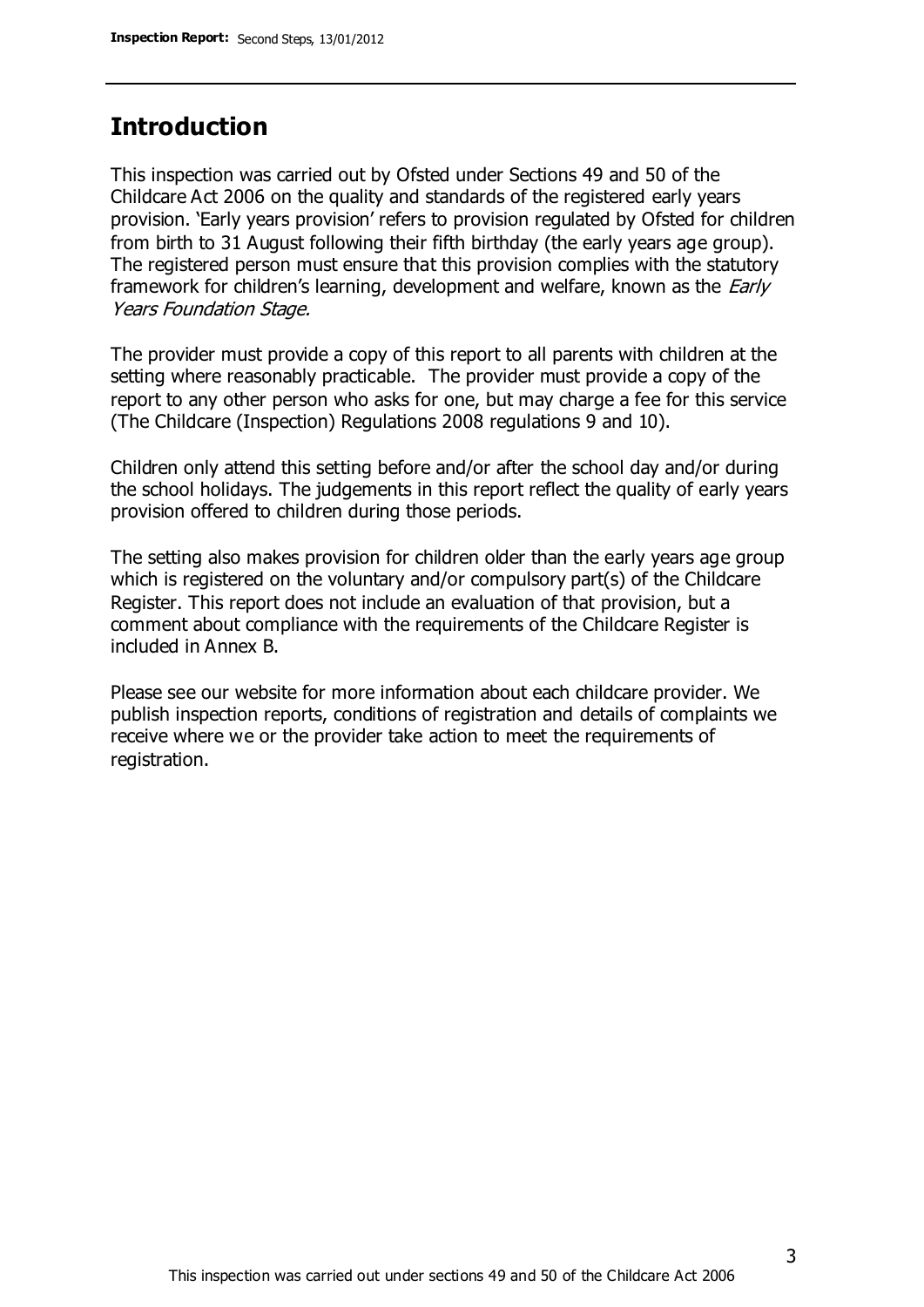### **Description of the setting**

Second Stepswas registered in 2011 and is privately owned and run. It operates from a converted station house in Langdon, Essex. The out of school club is open from 7am to 9am each morning and from 3pm to 7pm each evening, five days per week during term time only.

A maximum of 20 children under eight years may attend the club at any one time, all of whom may be in the early years age range. There is currently one child in this age group on roll. This provision is registered by Ofsted on the Early Years Register and the compulsory and voluntary parts of the Childcare Registert.

The club employs three members of staff, all of whom hold appropriate qualifications to at least level 2.

### **The overall effectiveness of the early years provision**

Overall the quality of the provision is inadequate.

The provision is not meeting the requirements of the Early Years Foundation Stage. Children's needs are not effectively met as staff's knowledge of the day-today running of the provision is poor. Limited evidence is kept on site regarding the suitability and qualification of the staff. Some systems are in place to enable staff to communicate with other settings, however, these are in their infancy. Evidence to show how staff review and evaluate the provision to ensure continuous improvement is limited.

Overall, the early years provision requires significant improvement. The registered person is given a Notice to Improve that sets out actions to be carried out.

### **What steps need to be taken to improve provision further?**

To comply with the requirements of the EYFS the registered person must take the following action by the specified date:

- ensure at least one person with a current paediatric first aid certificate is on the premises at all times when children are present. There must also be at least one person on outings who has a current paediatric first aid certificate (Organisation) (also applies to both parts of the Childcare Register) 30/01/2012 30/01/2012
- ensure appropriate documentation regarding staff details, qualifications and proof of clearance is available at all times for inspection (Safeguarding and promoting children's welfare). (also applies to both parts of the Childcare Register)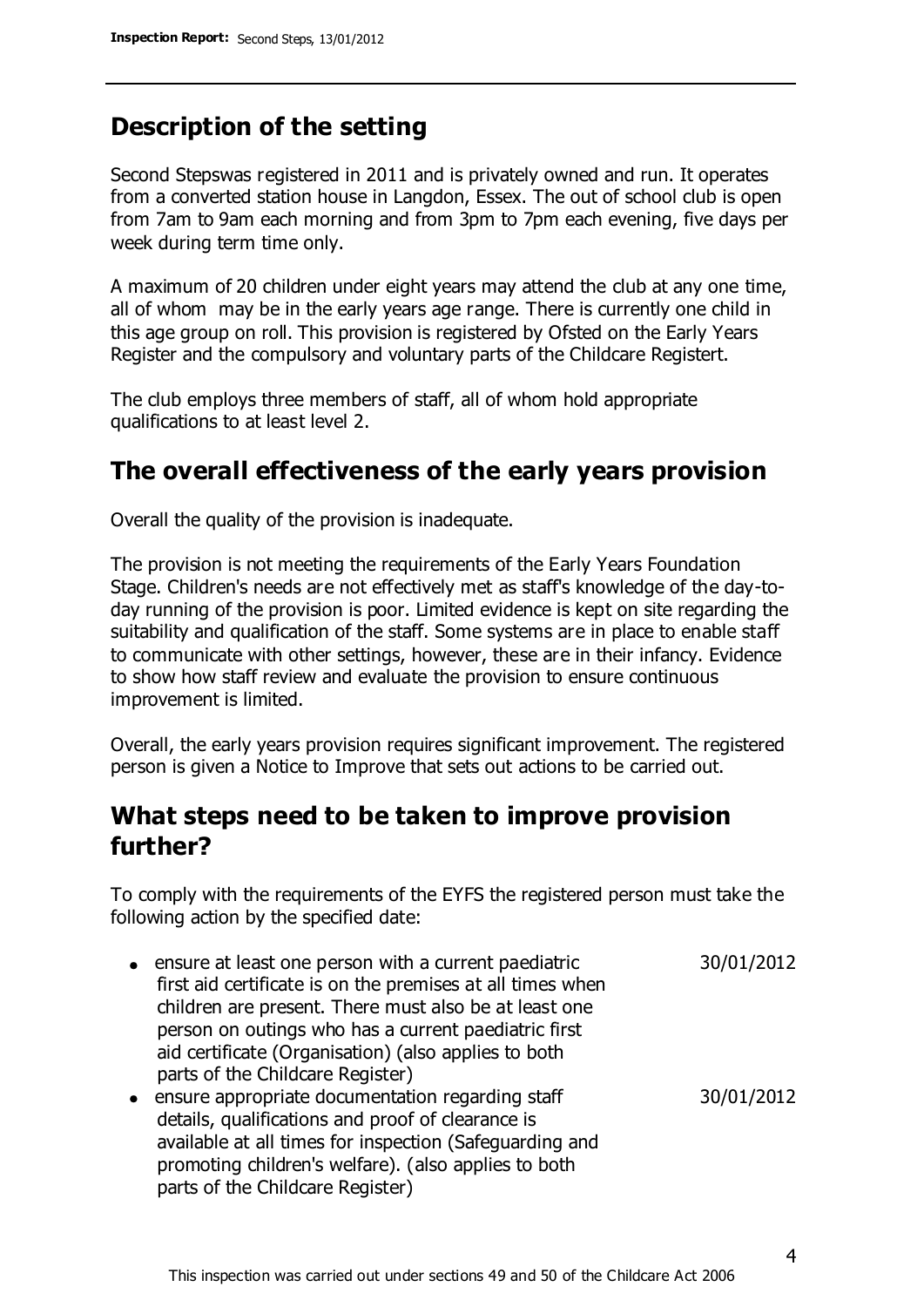To improve the early years provision the registered person should:

- improve hand washing procedures to prevent the spread of infection and to help children understand the importance of good personal hygiene
- review the organisation of snack and meal times to ensure every child receives an enjoyable and challenging learning and development experience that is tailored to meet their individual needs
- lead and encourage a culture of reflective practice, self-evaluation and informed discussion to involve all staff in identifying the setting's strengths and priorities for development that will improve the quality of provision for all children
- develop opportunities to work in partnership with other providers delivering the Early Years Foundation Stage to ensure progression and continuity
- promote positive attitudes to diversity and difference by developing staff's knowledge and understanding of inclusive, anti-discriminatory practice so that planning identifies the needs of different groups of children.

### **The effectiveness of leadership and management of the early years provision**

Children are not well protected from harm as the setting's safeguarding systems are poor. Records of Criminal Records Bureau checks to confirm the suitability of staff to work with children are not available. Therefore, the out of school club is unable to demonstrate that children are fully safeguarded. This is a breach of welfare requirements. There are also no records on site which prove the staff's qualifications, including first aid. These are kept at a sister setting close by. Staff demonstrate an understanding of their responsibilities with regard to protecting the children in their care. The premises are appropriately checked each day for safety and thorough risk assessments are carried out to ensure children play and learn in a safe and secure environment. There are some systems in place for the setting to review its procedures and working practices, however, staff working at the provision are not effectively involved in this process. Limited evidence is available to show how the setting uses self-evaluation effectively to maintain continuous improvement.

Children safely access toys and play resources from the selection available to them. They understand how the three rooms work, for example, one room is specifically used as a television/quiet room, one room is used for creative activities, snacks and meals, and one room is used for floor play and larger games. Staff are generally on hand to support children while carrying out the daily tasks, such as preparing the substantial snack and seeing children in and out at the beginning and end of the sessions. Staff qualifications are appropriate and they participate in in-house training events, however, staff show limited commitment to further developing their knowledge through training events and courses. Staff demonstrate some knowledge of the children attending and talk about their starting points and home backgrounds. However, their knowledge of effectively promoting equality and diversity throughout the setting is limited. Children have created a colourful wall collage of people from different countries and with different needs.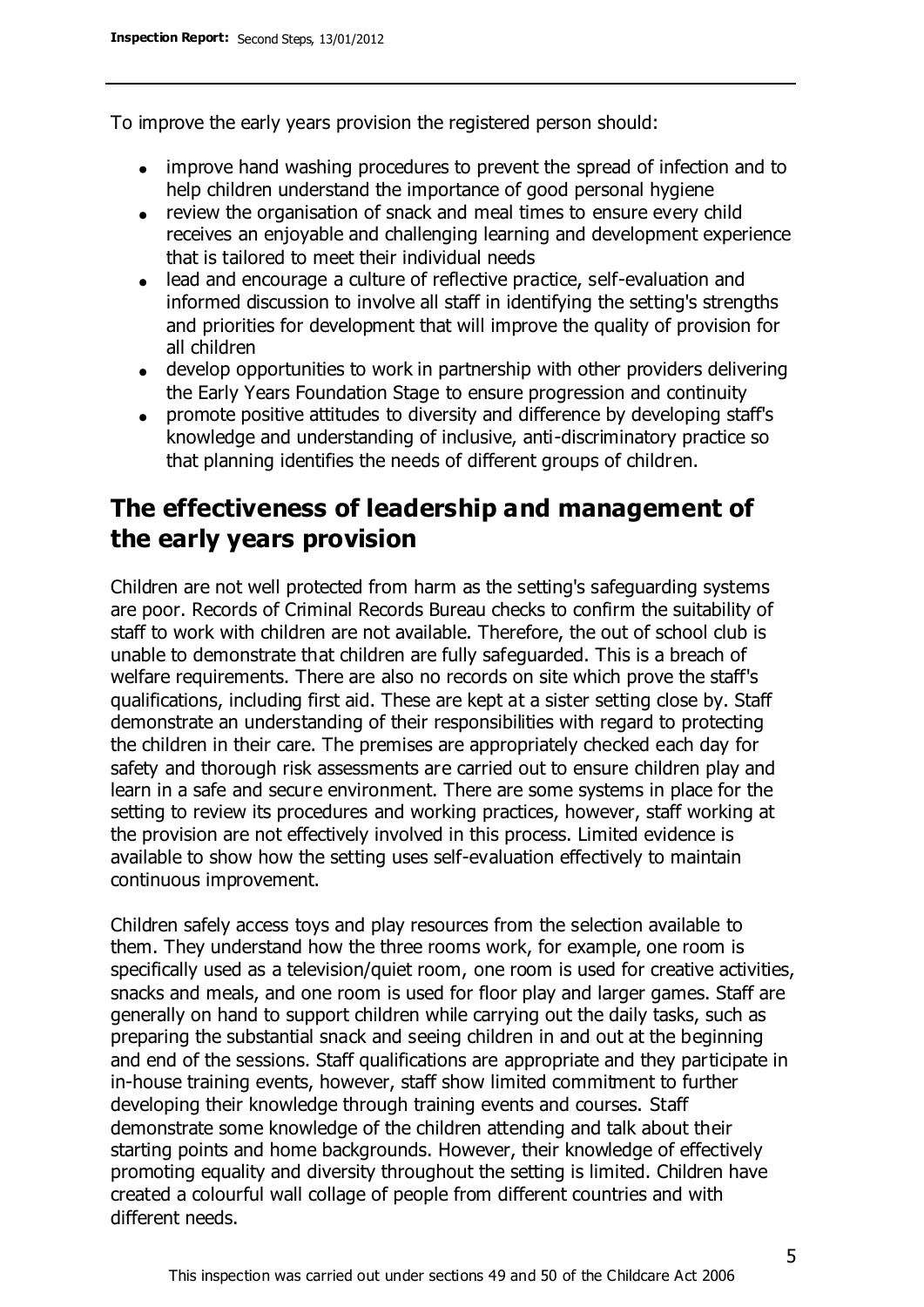Staff are beginning to work with other provisions to share relevant information about children in the Early Years Foundation Stage. They communicate with the school and act as a method of two-way communication between the school and parents.

### **The quality and standards of the early years provision and outcomes for children**

Children enjoy their time at the out of school provision. They enjoy the company of their friends and get on well with the staff. They are beginning to develop independence by making choices in their play. They have fun dancing to their favourite tunes and enjoy expressing themselves through colourful and intricate drawings, chatting to their friends about what they are drawing. Staff encourage children to participate in group games and to learn about taking turns. Systems for using observations to plan appropriate and challenging activities for children are being developed.

Children are and feel safe within the provision as staff remind them of the importance of walking carefully up and down the stairs to the play areas. They know that they need to ask staff's permission if they want to obtain something from their bags, which are kept on the ground floor. Most children are transported from school to the provision in a mini-bus and they understand the safety rules connected with this method of travel. Children have some provision in place to enable them to learn about keeping healthy, however, the use of a communal hand towel in the toilet does not effectively prevent the spread of infection. Children are provided with fresh fruit to eat as and when they choose throughout the session. They also have a substantial snack, which is prepared on site. However, at present there are limited opportunities for children to be actively involved in the preparation and serving of snacks, which prevents them from developing independence skills. Plans are underway for the setting to have access to an outdoor play area, however, at present this is not available, therefore children have limited opportunities to experience fresh air and to participate in outdoor play experiences.

Children are generally settled and comfortable at the setting. They move confidently around the building and approach staff with ease. Children's selfesteem is promoted by staff speaking to them in a calm manner and praising their good behaviour. Children are provided with some opportunities to develop their knowledge and understanding of other people's different cultures and religions through discussion, books and the celebration of some festivals and special occasions. The range of toys on offer to children enables them to develop and progress some skills for the future, for example, they enjoy model making and accessing games which help them to solve problems and think critically.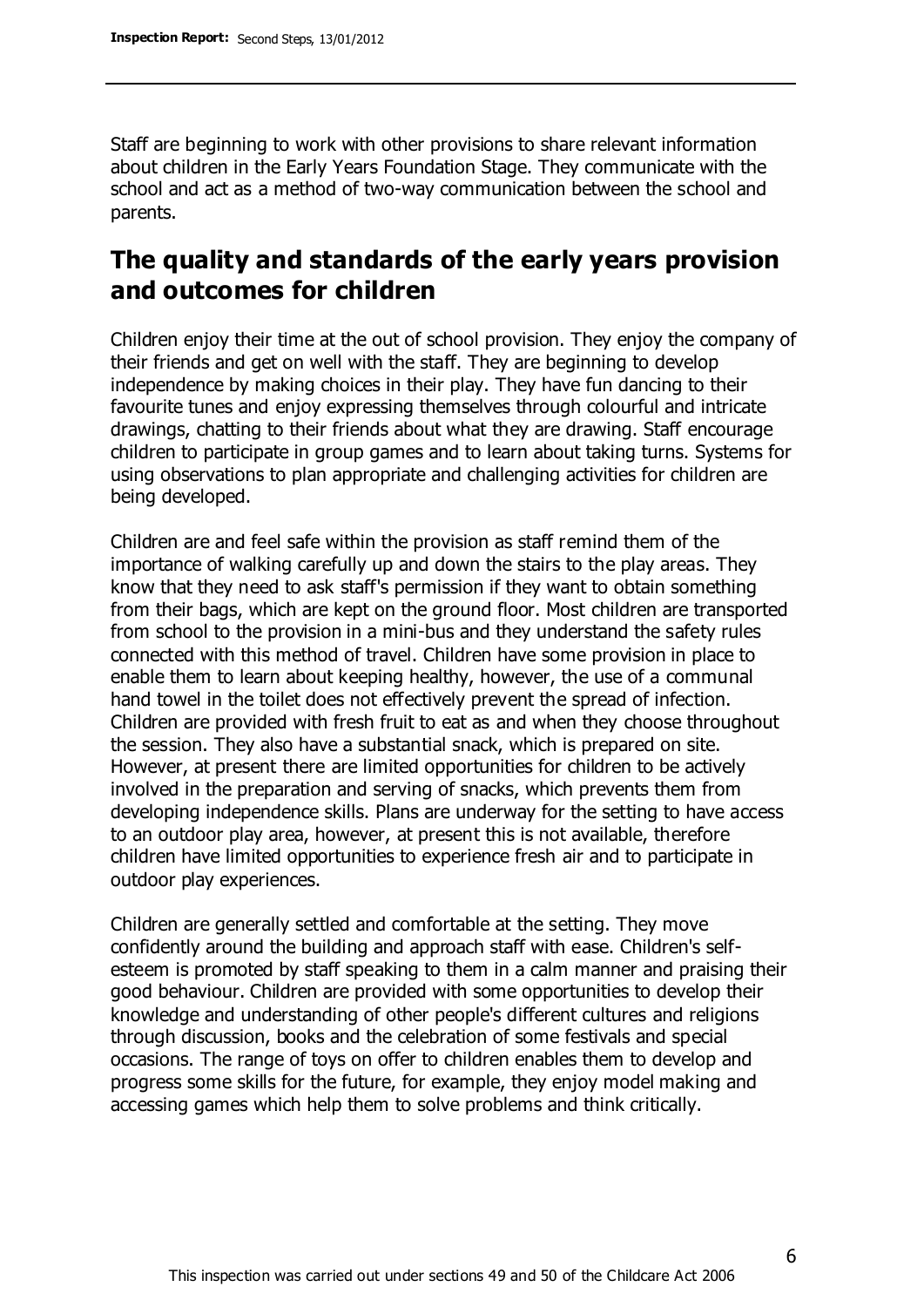## **Annex A: record of inspection judgements**

#### **The key inspection judgements and what they mean**

Grade 1 is Outstanding: this aspect of the provision is of exceptionally high quality Grade 2 is Good: this aspect of the provision is strong Grade 3 is Satisfactory: this aspect of the provision is sound Grade 4 is Inadequate: this aspect of the provision is not good enough

#### **The overall effectiveness of the early years provision**

| How well does the setting meet the needs of the      | 4 |
|------------------------------------------------------|---|
| children in the Early Years Foundation Stage?        |   |
| The capacity of the provision to maintain continuous |   |
| improvement                                          |   |

#### **The effectiveness of leadership and management of the early years provision**

| The effectiveness of leadership and management of the                                           |   |
|-------------------------------------------------------------------------------------------------|---|
| <b>Early Years Foundation Stage</b>                                                             |   |
| The effectiveness of leadership and management in embedding<br>ambition and driving improvement | 3 |
|                                                                                                 |   |
| The effectiveness with which the setting deploys resources                                      | 3 |
| The effectiveness with which the setting promotes equality and                                  | 3 |
| diversity                                                                                       |   |
| The effectiveness of safeguarding                                                               | 4 |
| The effectiveness of the setting's self-evaluation, including the                               | 3 |
| steps taken to promote improvement                                                              |   |
| The effectiveness of partnerships                                                               | 3 |
| The effectiveness of the setting's engagement with parents and                                  |   |
| carers                                                                                          |   |

#### **The quality of the provision in the Early Years Foundation Stage**

The quality of the provision in the Early Years Foundation Stage | 4

#### **Outcomes for children in the Early Years Foundation Stage**

| <b>Outcomes for children in the Early Years Foundation</b>    |  |
|---------------------------------------------------------------|--|
| <b>Stage</b>                                                  |  |
| The extent to which children achieve and enjoy their learning |  |
| The extent to which children feel safe                        |  |
| The extent to which children adopt healthy lifestyles         |  |
| The extent to which children make a positive contribution     |  |
| The extent to which children develop skills for the future    |  |

Any complaints about the inspection or report should be made following the procedures set out in the guidance available from Ofsted's website: www.ofsted.gov.uk